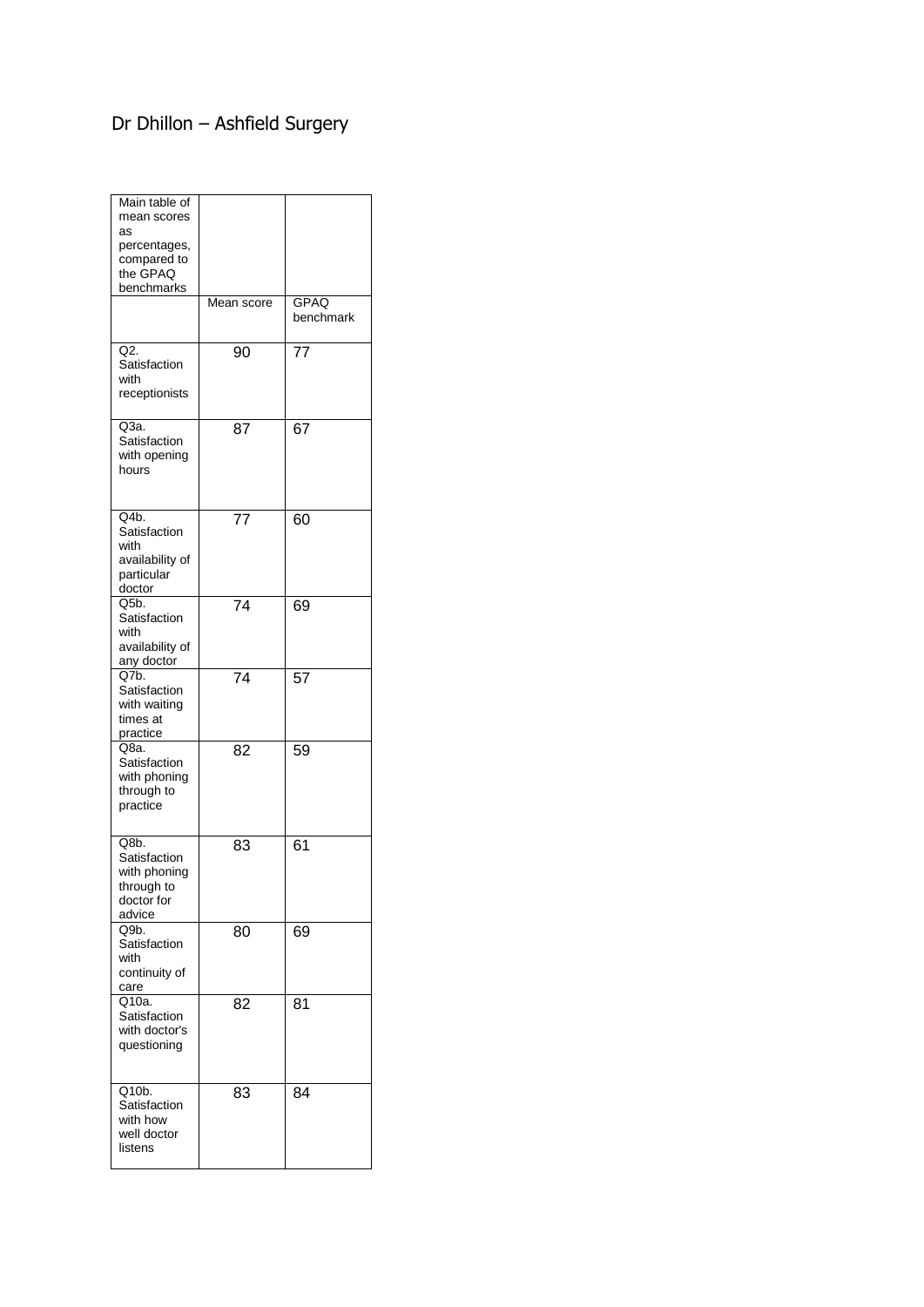| Q10c.<br>Satisfaction<br>with how<br>well doctor<br>puts patient<br>at ease | 83 | 84 |
|-----------------------------------------------------------------------------|----|----|
| Q10d.<br>Satisfaction<br>with how<br>much doctor<br>involves<br>patient     | 82 | 81 |
| Q10e.<br>Satisfaction<br>with doctor's<br>explanations                      | 85 | 83 |
| $\overline{Q10f}$ .<br>Satisfaction<br>with time<br>doctor<br>spends        | 81 | 80 |
| Q10g.<br>Satisfaction<br>with doctor's<br>patience                          | 87 | 84 |
| Q10h.<br>Satisfaction<br>with doctor's<br>caring and<br>concern             | 87 | 84 |
| Q11a. Ability<br>to<br>understand<br>problem<br>after visiting<br>doctor    | 79 | 69 |
| Q11b. Ability<br>to cope with<br>problem<br>after visiting<br>doctor        | 80 | 66 |
| Q11c. Ability<br>to keep<br>healthy after<br>visiting<br>doctor             | 75 | 62 |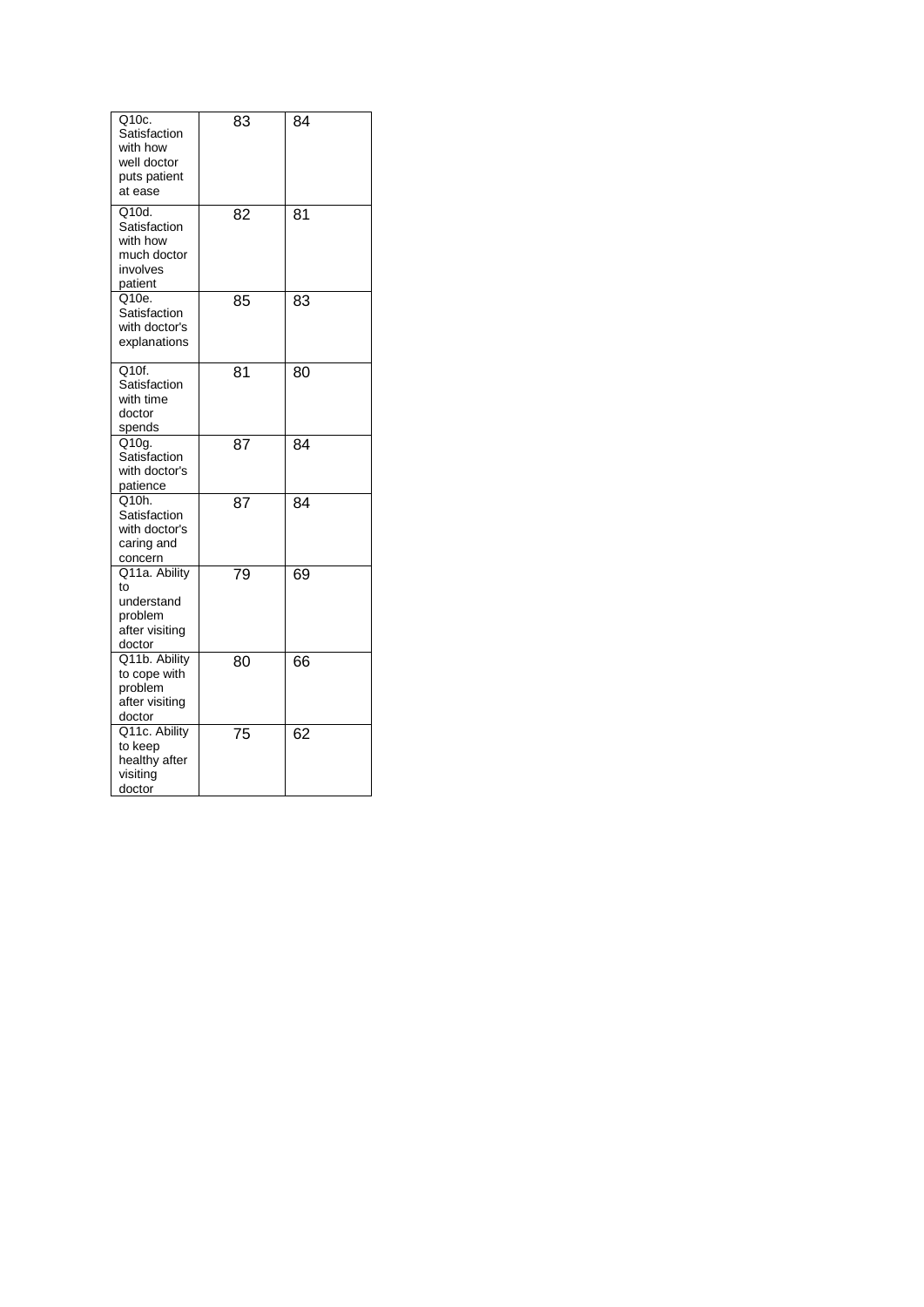## Dr Raza – Ashfield Surgery

| Main table of<br>mean scores<br>as<br>percentages,<br>compared to<br>the GPAQ<br>benchmarks |            |                          |
|---------------------------------------------------------------------------------------------|------------|--------------------------|
|                                                                                             | Mean score | <b>GPAQ</b><br>benchmark |
| Q2.<br>Satisfaction<br>with<br>receptionists                                                | 87         | 77                       |
| $Q3a$ .<br>Satisfaction<br>with opening<br>hours                                            | 83         | 67                       |
| Q4b.<br>Satisfaction<br>with<br>availability of<br>particular<br>doctor                     | 76         | 60                       |
| O5 <sub>b</sub><br>Satisfaction<br>with<br>availability of<br>any doctor                    | 69         | 69                       |
| Q7b.<br>Satisfaction<br>with waiting<br>times at<br>practice                                | 77         | 57                       |
| Q8a.<br>Satisfaction<br>with phoning<br>through to<br>practice                              | 83         | 59                       |
| Q8b.<br>Satisfaction<br>with phoning<br>through to<br>doctor for<br>advice                  | 78         | 61                       |
| Q9 <sub>b</sub><br>Satisfaction<br>with<br>continuity of<br>care                            | 71         | 69                       |
| Q10a.<br>Satisfaction<br>with doctor's<br>questioning                                       | 82         | 81                       |
| Q10b.<br>Satisfaction<br>with how<br>well doctor<br>listens                                 | 83         | 84                       |